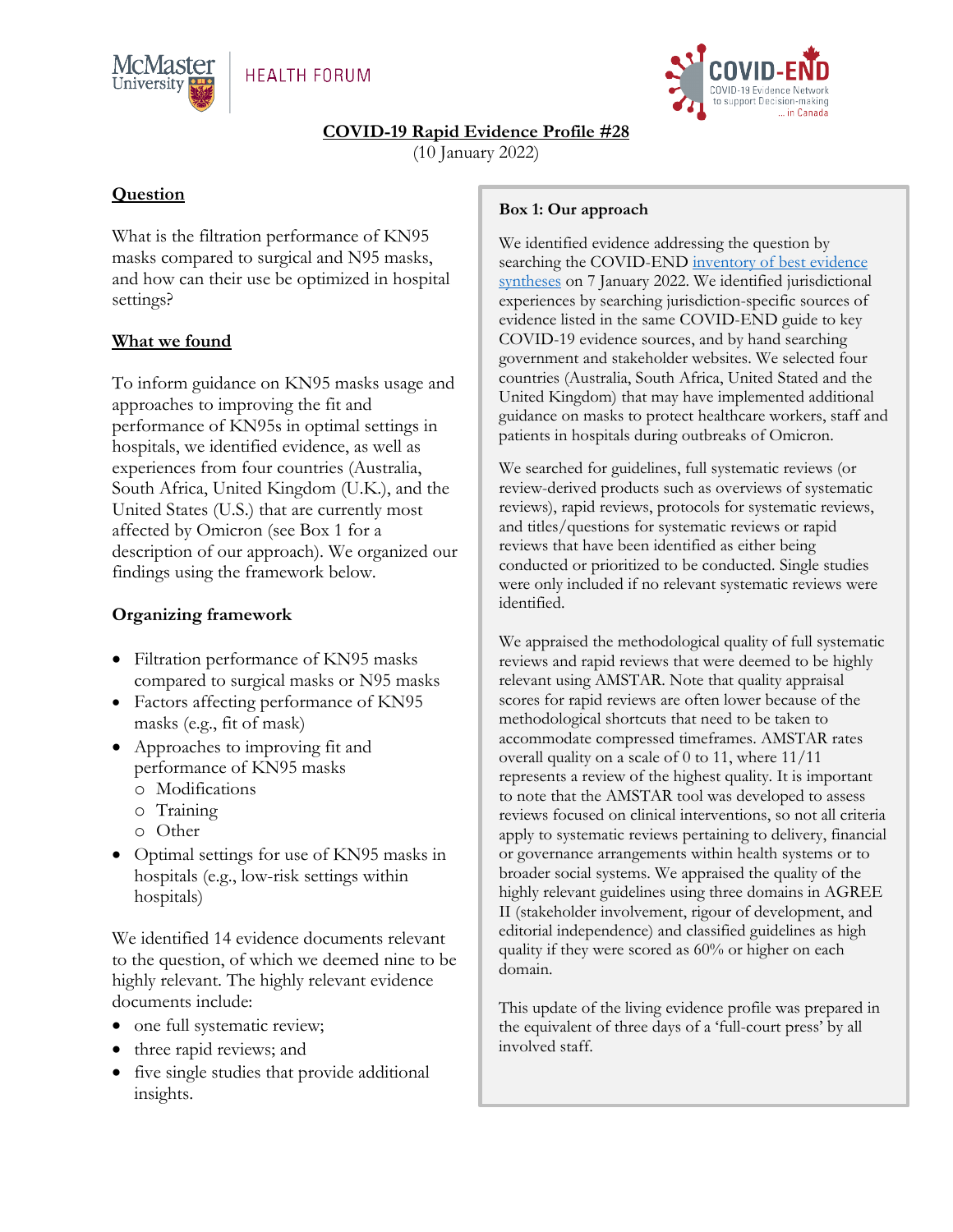We outline in narrative form below our key findings related to the question from highly relevant evidence documents, and based on experiences from other countries. Additional detail about experiences from other countries are provided in Table 1. A detailed summary of our methods is provided in Appendix 1, the full list of included evidence documents (including those deemed of medium and low relevance) in Appendix 2, and hyperlinks for documents excluded at the final stage of reviewing in Appendix 3.

#### **Key findings from highly relevant evidence sources**

A high-quality systematic review published 1 February 2021 as a pre-print compared [the filtration](https://papers.ssrn.com/sol3/papers.cfm?abstract_id=3768550)  [performance of four different types of masks](https://papers.ssrn.com/sol3/papers.cfm?abstract_id=3768550) (N95 respirators, surgical masks, medical masks, and non-medical masks). The review indicated that N95 or equivalent (e.g., FFP2 and KN95) masks should be the primary choice whenever possible, whether in healthcare or community settings. However, the review did not analyze findings for N95 and KN95 masks separately.

The three highly relevant rapid reviews were of low- and medium-quality and focused on filtration performance of KN95 marks compared to surgical masks or N95 masks, factors affecting the performance of KN95 masks, and/or approaches to improving the fit and performance of KN95 masks. Specifically:

- a [low-quality rapid review](https://www.publichealthontario.ca/-/media/documents/ncov/voc/2021/12/omicron-variant-community-masking.pdf?sc_lang=en) concluded that given the high transmissibility of the Omicron variant and the potential increased contribution of aerosol transmission, it is important to select a mask that optimizes fit and filtration; and
- a [medium-quality review](https://covid.cadth.ca/infection-control/respirator-device-fit-for-individuals-with-facial-hair/) found a significant reduction of adequate fit of KN95 masks as the length of facial hair increased, and a [low-quality review](https://aci.health.nsw.gov.au/__data/assets/pdf_file/0005/658625/Evidence-Check-Facial-hair-masks-and-COVID-19-transmission.pdf) found the same and suggested adopting the use of simple resistance exercise bands as an approach to improve the fit of commonly used face masks (including N95, KF94, KN95 and procedure masks).

The five highly relevant single studies focused on filtration performance of KN95 marks compared to surgical masks or N95 masks, and factors affecting the performance of KN95 masks. These studies specifically focus on:

- [evaluating aerosol particle penetration and total inward leakage](https://journals.plos.org/plosone/article?id=10.1371/journal.pone.0258191) through different types of masks (including re-usable fabric two-layer masks, re-useable fabric multi-layer masks, disposable procedure/surgical masks, KN95 masks, and fit-tested and seal-checked N95 masks), and concluded that N95 masks are the best option to protect individuals from aerosols in high-risk settings;
- how [different sterilization processes result in different effects on filtration efficiencies of masks](https://jamanetwork.com/journals/jamanetworkopen/fullarticle/2767135) (including N95s, KN95s, and surgical masks), with fewer negative effects associated with  $H<sub>2</sub>O<sub>2</sub>$  sterilization than with chlorine dioxide solution;
- the [level of proper fit for various types of masks](https://journals.plos.org/plosone/article?id=10.1371/journal.pone.0245688) (including N95s, KN95s, surgical masks and fabric masks), and that fit checks may not be accurate, especially for those without prior mask-fit education;
- the [impact of multiple mild-steam decontaminations](https://www.sciencedirect.com/science/article/pii/S259008892100024X) on the performance of disposable KN95 filtering facepiece respirators; and
- the [filtration efficiency, fibre integrity, and charge density of N95 and KN95 masks](https://www.ncbi.nlm.nih.gov/pmc/articles/PMC7359546/#__sec1title) before and after various decontamination methods, with the conclusion that the filtration efficiency and fit factor of the N95 mask is higher than the KN95 mask.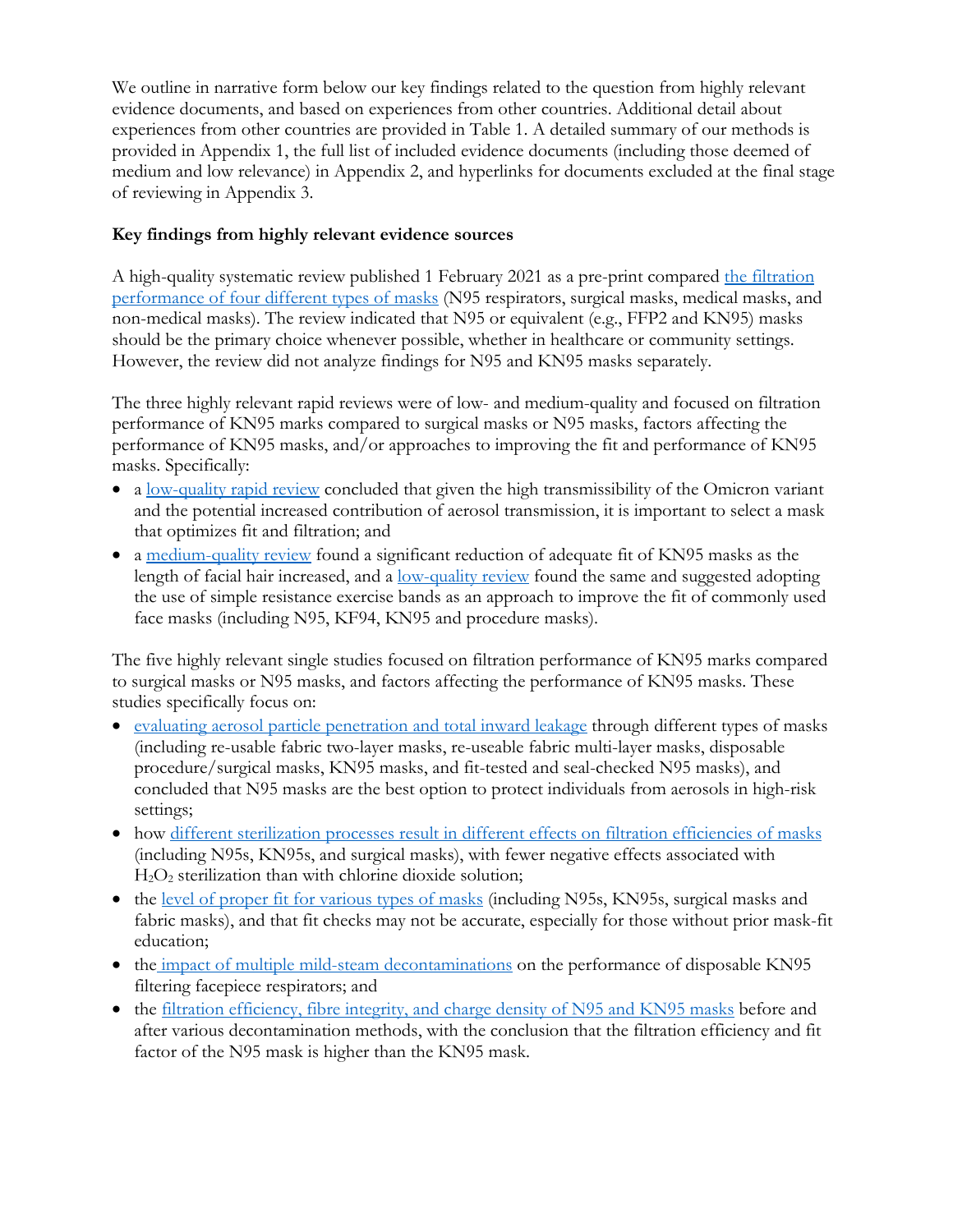#### **Key findings from the jurisdictional scan**

We reviewed the experiences of Australia, South Africa, the U.K., and the UU.S. The Australian [Department of Health](https://www.tga.gov.au/guidance-personal-protective-equipment-health-professionals) recommended on 9 December 2021 that fit checks must be completed by a wearer every time they put on a respirator, and that respirators including the P2, N95, KN95, and FFP2, need to be tested for particulate filtration to ensure that they filter out a minimum of 94% or 95% solid and liquid aerosols that do not contain oil. In September 2020, when P2 and N95 masks were [the](https://www.health.gov.au/sites/default/files/documents/2020/09/the-use-of-face-masks-and-respirators-in-the-context-of-covid-19.pdf) only particulate filter respirators (PFRs) in compliance with Australian standards, the [Infection Control Expert Group](https://www.health.gov.au/sites/default/files/documents/2020/09/the-use-of-face-masks-and-respirators-in-the-context-of-covid-19.pdf) in Australia recommended that single-use PFRs can be used for a single session of care lasting up to four hours, and that they should be discarded as soon as they are removed, and not stored or decontaminated for reuse. They also recommended that users be instructed in the correct method of fitting, removing and fit-checking PFRs, as training can improve facial seal achieved.

It is unclear whether KN95 masks are being used in hospitals in South Africa or the U.K., and which measures are being taken to improve their fit and performance. However, the Health [Protection Surveillance Centre](https://www.hpsc.ie/a-z/respiratory/coronavirus/novelcoronavirus/guidance/infectionpreventionandcontrolguidance/ppe/Current%20recommendations%20for%20the%20use%20of%20PPE.pdf) in the U.K. and the [U.S. FDA](https://www.fda.gov/medical-devices/personal-protective-equipment-infection-control/n95-respirators-surgical-masks-face-masks-and-barrier-face-coverings) recommend that if respirator masks (FFP2s or N95s) are not fluid repellent, additional protection, such as a visor, be used in situations where there is a splash risk. Both also recommend fit testing for all staff and prioritization of healthcare workers who are most likely to be involved in performing aerosol-generating procedures. Moreover, based on the RAG (red, amber, green) rating of wards, the Royal College of Physicians of [Edinburgh](https://www.rcpe.ac.uk/sites/default/files/library_papers/managing_the_covid-19_pandemic_final.pdf) recommends that in green zones (non-COVID-19 area), surgical masks must be worn when within two metres of a patient or in isolation rooms, in amber zones (COVID-19 cases without aerosol-generating procedures being performed), surgical masks must be worn at all times, and in red zones (COVID-19 cases with aerosol-generating procedures being performed), FFP3 respirators must be worn at all times.

In the U.S., the Food and Drug Administration's (FDA) [Emergency Use Authorization \(EUA\)](https://www.fda.gov/medical-devices/coronavirus-disease-2019-covid-19-emergency-use-authorizations-medical-devices/personal-protective-equipment-euas#respirators) authorizing the use of certain respirator models approved by National Institute for Occupational Safety and Health (NIOSH) in healthcare settings, included findings from [NIOSH research](https://www.cdc.gov/niosh/docs/2021-107/default.html) suggesting that all NIOSH-approved filtering facepiece respirators with exhalation valves, even without covering the valve, performed the same or better than surgical masks, procedure masks, cloth masks, or fabric. In addition, according to the  $FDA$ , some N95 respirators are intended for use in a healthcare setting, specifically single-use, disposable respiratory protective devices used and worn by healthcare personnel during procedures to protect both the patient and healthcare personnel from the transfer of microorganisms, body fluids, and particulate material. The [NIOSH](https://www2a.cdc.gov/drds/cel/cel_form_code.asp)  [Certified Equipment List](https://www2a.cdc.gov/drds/cel/cel_form_code.asp) identifies that the elastomeric respirators (equipped with a replaceable particulate filter) without exhalation valves or with filtered exhalation valves may be used in surgical settings. Other powered air-purifying respirators [\(PAPRs\)](https://www.cdc.gov/coronavirus/2019-ncov/hcp/ppe-strategy/powered-air-purifying-respirators-strategy.html) approved by NIOSH should not be used in surgical settings due to concerns that the blower exhaust and exhaled air may contaminate the sterile field. Lastly, in an [update](https://www.fda.gov/medical-devices/coronavirus-disease-2019-covid-19-emergency-use-authorizations-medical-devices/personal-protective-equipment-euas#respirators) to address [NIOSH-Approved Air Purifying Respirators for Use in](https://www.fda.gov/media/135763/download)  [Health Care Settings During Response to the COVID-19 Public Health Emergency,](https://www.fda.gov/media/135763/download) the U.S. FDA indicated that facilities using elastomeric respirators and PAPRs should have up-to-date cleaning and disinfection procedures, which are an essential part of use for protection against infectious agents.

We also found that the Public Health Agency of Canada offers advice for the use of COVID-9 [medical masks and respirators,](https://www.canada.ca/en/health-canada/services/drugs-health-products/covid19-industry/medical-devices/personal-protective-equipment/medical-masks-respirators/health-professionals.html) specifically that N95 respirators achieve a minimum particulate filtration efficiency of 95% and that when worn properly, the edges of the mask form a seal around the nose and mouth. Moreover, Health Canada accepts the U.S. NIOSH certification as an appropriate quality standard for N95 respirators, and all certified N95 respirators must have an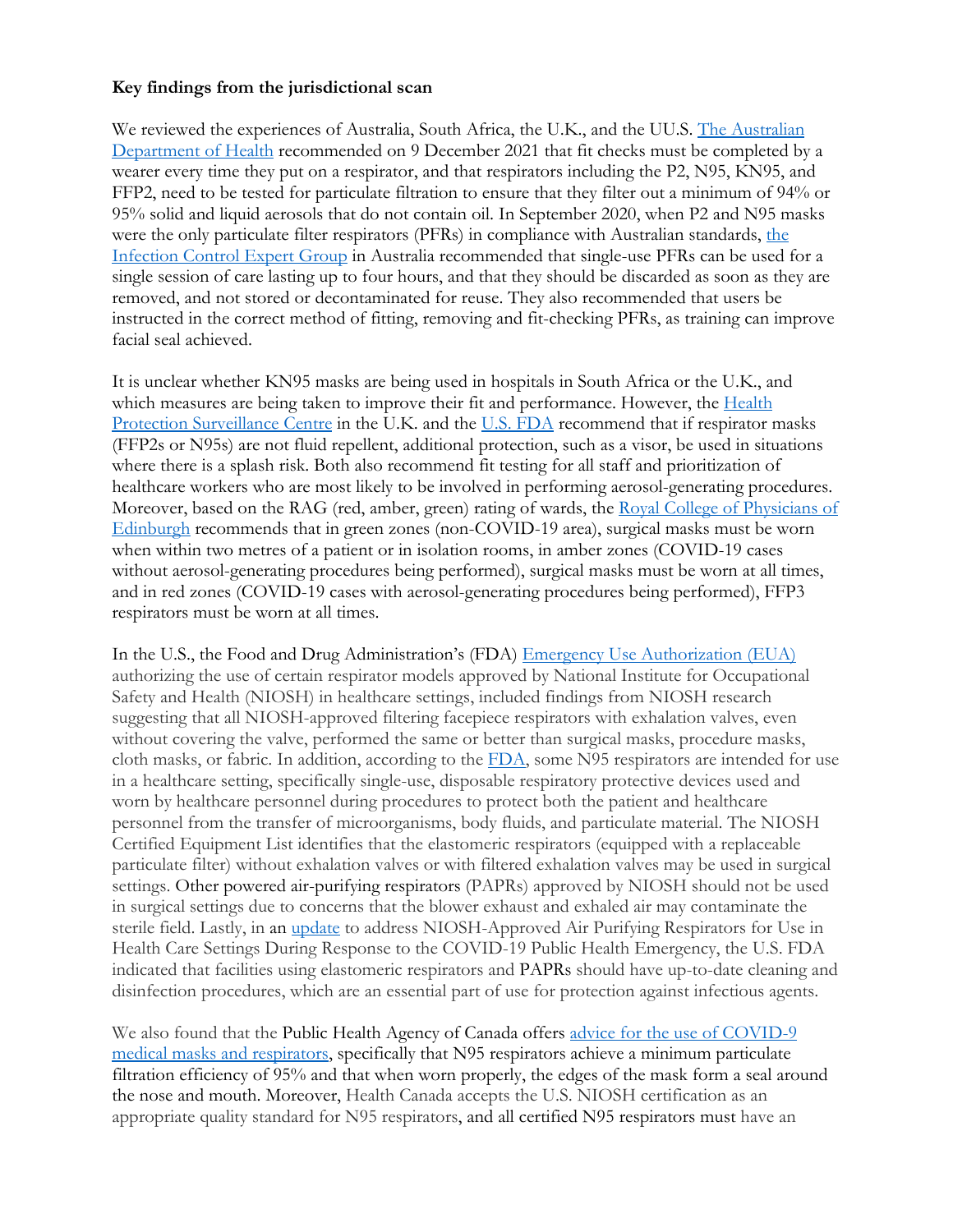approval number stamped on the mask, represented as TC-84A-####n. An expired respirator can still be effective at protecting healthcare providers if it can be fit-tested, the straps are intact, and there are no visible signs of damage. In addition, Health Canada has asked [manufacturers and](https://healthycanadians.gc.ca/recall-alert-rappel-avis/hc-sc/2020/73063a-eng.php)  [importers to stop the sale](https://healthycanadians.gc.ca/recall-alert-rappel-avis/hc-sc/2020/73063a-eng.php) of any products that do not meet the filtration criteria of 95% and re-label them as non-medical use face masks, as they could be used in settings where 95% filtration is not needed.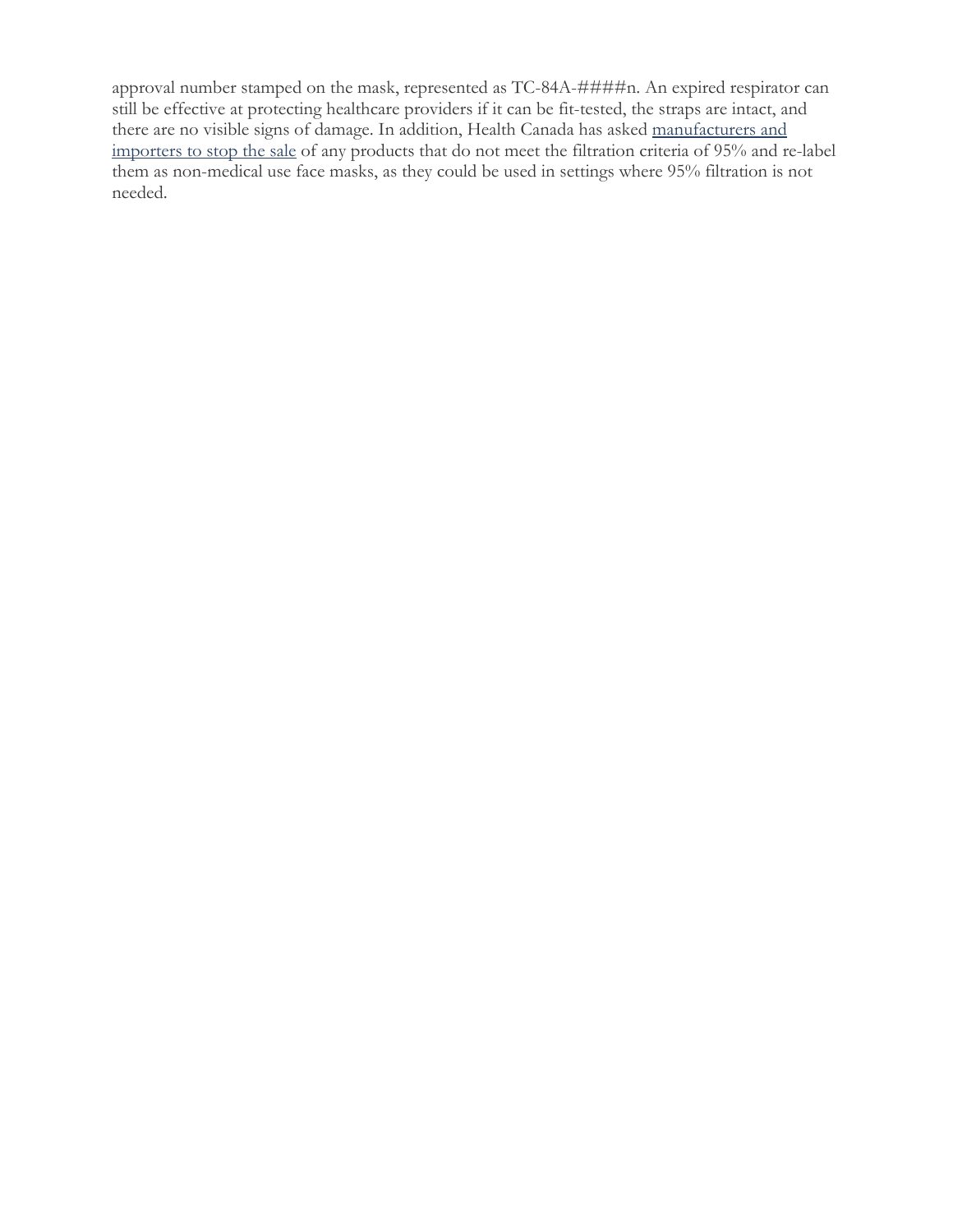**Table 1: Experiences in other countries for uses of KN95 masks in hospitals compared to N95 masks, and approaches to improving fit and performance of KN95s** 

| Country           | <b>Summary of experiences</b>                                                                                                                                                                                                                                                                                                                                                                                                                                                                                                                                                                                                                                                                                                                                                                                                                                                                                                                                                                                                                                                                                                                                                                                                                                                                         |
|-------------------|-------------------------------------------------------------------------------------------------------------------------------------------------------------------------------------------------------------------------------------------------------------------------------------------------------------------------------------------------------------------------------------------------------------------------------------------------------------------------------------------------------------------------------------------------------------------------------------------------------------------------------------------------------------------------------------------------------------------------------------------------------------------------------------------------------------------------------------------------------------------------------------------------------------------------------------------------------------------------------------------------------------------------------------------------------------------------------------------------------------------------------------------------------------------------------------------------------------------------------------------------------------------------------------------------------|
| Australia         | The Australian Department of Health recommended on 9 December 2021 that respirators including the P2, N95, KN95 and FFP2<br>need to be tested for particulate filtration to ensure that they filter out a minimum of 94% or 95% of solid and liquid aerosols that<br>do not contain oil<br>They also need to be fit tested to ensure proper facial seal to the wearer<br>$\circ$<br>Fit checks must be completed by a wearer every time they put on a respirator, ensuring that the respirator is sealed over the<br>bridge of the nose and mouth and that there are no gaps between the respirator and face<br>The Infection Control Expert Group recommended in September 2020 that particulate filter respirators (PFRs) such as the P2<br>$\bullet$<br>(most common in Australia), N95 or equivalent should be used when caring for patients with suspected, probable or confirmed<br>COVID-19<br>o Single-use PFRs should be discarded as soon as they are removed, and not stored or decontaminated for reuse<br>o PFRs can be used for a single session of care lasting up to four hours<br>O Users should be instructed in the correct method of fitting, removing and fit-checking PFRs, as training can improve facial seal<br>achieved                                                     |
|                   | Queensland Health recommends that fit checking be done each time a PFR is put on as follows: perform hand hygiene, select<br>$\bullet$<br>correctly fitting PFR, slightly bend nosepiece to form gentle curve, separate headbands and position PFR under chin with nosepiece<br>up, pull headbands over the head ensuring top strap is at back of head and bottom is below ears, use fingertips to mold nosepiece to<br>ensure good facial fit, complete a positive seal check by exhaling sharply (positive pressure inside PFR = no leakage), and complete<br>a negative seal check by inhaling deeply (negative pressure = no leakage, which will make the PFR cling to face)<br>o Additional instructions include: avoid touching the PFR while it is being worn, reapply the PFR after it is removed or leave the<br>PFR dangling around the neck, change the PFR when it becomes moist, wash hands after touching the PFR, leave the patient<br>room before removing the PFR, and dispose of the used PFR in a closed receptacle<br>In September 2020, Australia's Department of Health and Human Services (DHHS) withdrew KN95 masks from supply pending<br>$\bullet$<br>results of a review by the Therapeutic Goods Administration to ensure that they met standards for COVID-19 prevention |
|                   | o Any service providers that used KN95 masks were advised to remove them from use and supply<br>Only P2 or N95 masks comply with Australian standards<br>o P2/N95 masks were recommended for disability workers when providing direct contact care for a client with COVID-19 risk<br>factors                                                                                                                                                                                                                                                                                                                                                                                                                                                                                                                                                                                                                                                                                                                                                                                                                                                                                                                                                                                                         |
| South Africa      | • The Department of Health of South Africa does not provide guidance or recommendations for KN95 masks<br>Although the South African Medical Association provides guidance on PPE for critical-care providers during the COVID-19<br>pandemic that references the use of N95 respirators, there is no specific guidance on respirator usage and fit                                                                                                                                                                                                                                                                                                                                                                                                                                                                                                                                                                                                                                                                                                                                                                                                                                                                                                                                                   |
| United<br>Kingdom | • The Health Protection Surveillance Centre recommends that FFP2 respirator masks and eye protection are worn by all healthcare<br>workers when in contact with possible or confirmed COVID-19 cases and COVID-19 contacts                                                                                                                                                                                                                                                                                                                                                                                                                                                                                                                                                                                                                                                                                                                                                                                                                                                                                                                                                                                                                                                                            |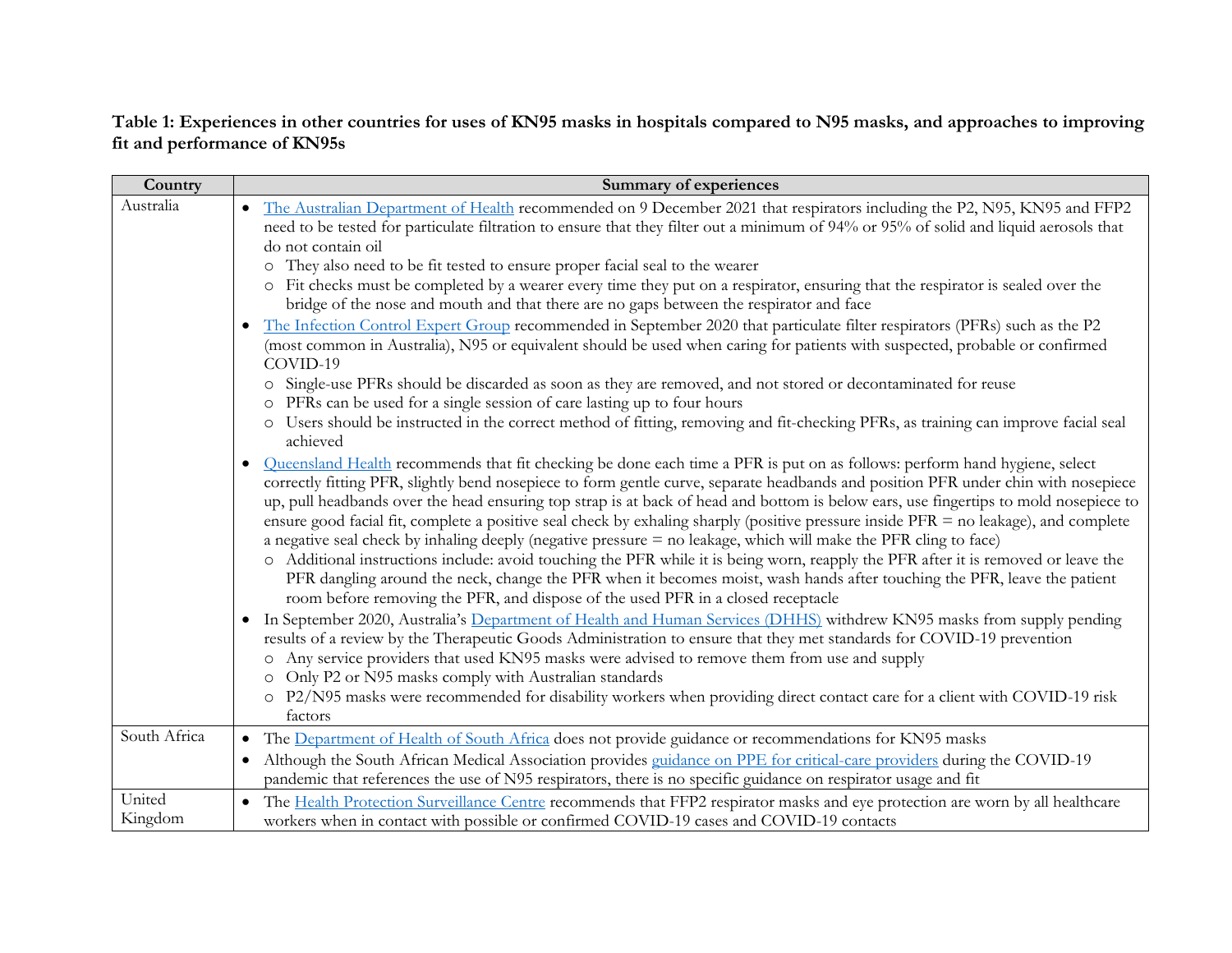|                      | o FFP2 respirator masks are equivalent to N95 face masks                                                                                                                                                                                                                                                                                                                                                                                                                                                                                                                                                                                                                                                                                                                                                                                                                                                                                                                            |
|----------------------|-------------------------------------------------------------------------------------------------------------------------------------------------------------------------------------------------------------------------------------------------------------------------------------------------------------------------------------------------------------------------------------------------------------------------------------------------------------------------------------------------------------------------------------------------------------------------------------------------------------------------------------------------------------------------------------------------------------------------------------------------------------------------------------------------------------------------------------------------------------------------------------------------------------------------------------------------------------------------------------|
|                      | o If respirator masks are not fluid repellent, additional protection, such as a visor, is recommended in situations where there is a<br>splash risk                                                                                                                                                                                                                                                                                                                                                                                                                                                                                                                                                                                                                                                                                                                                                                                                                                 |
|                      | The Health Protection Surveillance Centre recommends fit testing for all staff and prioritization of healthcare workers who are most<br>$\bullet$<br>likely to be involved in performing aerosol-generating procedures, and healthcare workers who are most likely to have the most<br>prolonged exposure to COVID-19 in settings where aerosol-generating procedures are performed<br>The Royal College of Physicians of Edinburg offers the following recommendations for PPE based on the RAG (red, amber, green)<br>rating of wards<br>o NHS hospitals are organized into green (non-COVID-19 area), amber (COVID-19 cases without aerosol-generating procedures<br>being performed) and red (COVID-19 cases with aerosol-generating procedures being performed) wards, and PPE<br>recommendations differ based on the rating of the wards<br>o In green zones, surgical masks must be worn when within two metres of a patient or in isolation rooms, in amber zones, surgical |
|                      | masks must be worn at all times, and in red zones, FFP3 respirators must be worn at all times<br>• In June 2020, the Health and Safety Executive (HSE) advised that KN95 masks should not be used unless assessments have been<br>undertaken by HSE as the Market Surveillance Authority<br>o It is unclear whether KN95 masks are being used in hospitals in the U.K. and which measures are being taken to improve their<br>fit and performance                                                                                                                                                                                                                                                                                                                                                                                                                                                                                                                                   |
| <b>United States</b> | • The CDC has authorized the use of KN95 masks as a suitable alternative to N95 masks for its response to COVID-19 and the new<br>Omicron variant                                                                                                                                                                                                                                                                                                                                                                                                                                                                                                                                                                                                                                                                                                                                                                                                                                   |
|                      | According to the FDA, some N95 respirators are intended for use in a healthcare setting, specifically single-use, disposable<br>respiratory protective devices used and worn by healthcare personnel during procedures to protect both the patient and healthcare<br>personnel from the transfer of microorganisms, body fluids, and particulate material                                                                                                                                                                                                                                                                                                                                                                                                                                                                                                                                                                                                                           |
|                      | On 2 March 2020, the FDA issued an Emergency Use Authorization (EUA) authorizing the use of certain NIOSH-approved<br>$\bullet$<br>respirator models in healthcare settings                                                                                                                                                                                                                                                                                                                                                                                                                                                                                                                                                                                                                                                                                                                                                                                                         |
|                      | o NIOSH-approved alternatives to N95 respirators should be used where feasible, including other classes of filtering facepiece<br>respirators, elastomeric half-mask and full facepiece air-purifying respirators, and powered air-purifying respirators (PAPRs)<br>o Every other NIOSH-approved filtering facepiece respirator is at least as protective as the N95, including N99, N100, P95, P99,<br>P100, R95, R99, and R100 (with or without an exhalation valve)                                                                                                                                                                                                                                                                                                                                                                                                                                                                                                              |
|                      | o Findings from NIOSH research suggest that all NIOSH-approved filtering facepiece respirators with exhalation valves, even<br>without covering the valve, perform the same or better than surgical masks, procedure masks, cloth masks, or fabric<br>o The NIOSH Certified Equipment List identifies that the elastomeric respirators (equipped with a replaceable particulate filter)<br>without exhalation valves or with filtered exhalation valves may be used in surgical settings                                                                                                                                                                                                                                                                                                                                                                                                                                                                                            |
|                      | o NIOSH maintains a searchable, online version of the certified equipment list identifying all NIOSH-approved respirators                                                                                                                                                                                                                                                                                                                                                                                                                                                                                                                                                                                                                                                                                                                                                                                                                                                           |
|                      | The FDA recommends that if there is a risk that a worker may be exposed to splashes, sprays, or splatters of blood or body fluids,<br>$\bullet$<br>then a face shield or surgical face mask should be worn over the standard N95 respirator                                                                                                                                                                                                                                                                                                                                                                                                                                                                                                                                                                                                                                                                                                                                         |
|                      | o Care should be taken not to compromise the fit of the respirator if a face shield is placed over the respirator                                                                                                                                                                                                                                                                                                                                                                                                                                                                                                                                                                                                                                                                                                                                                                                                                                                                   |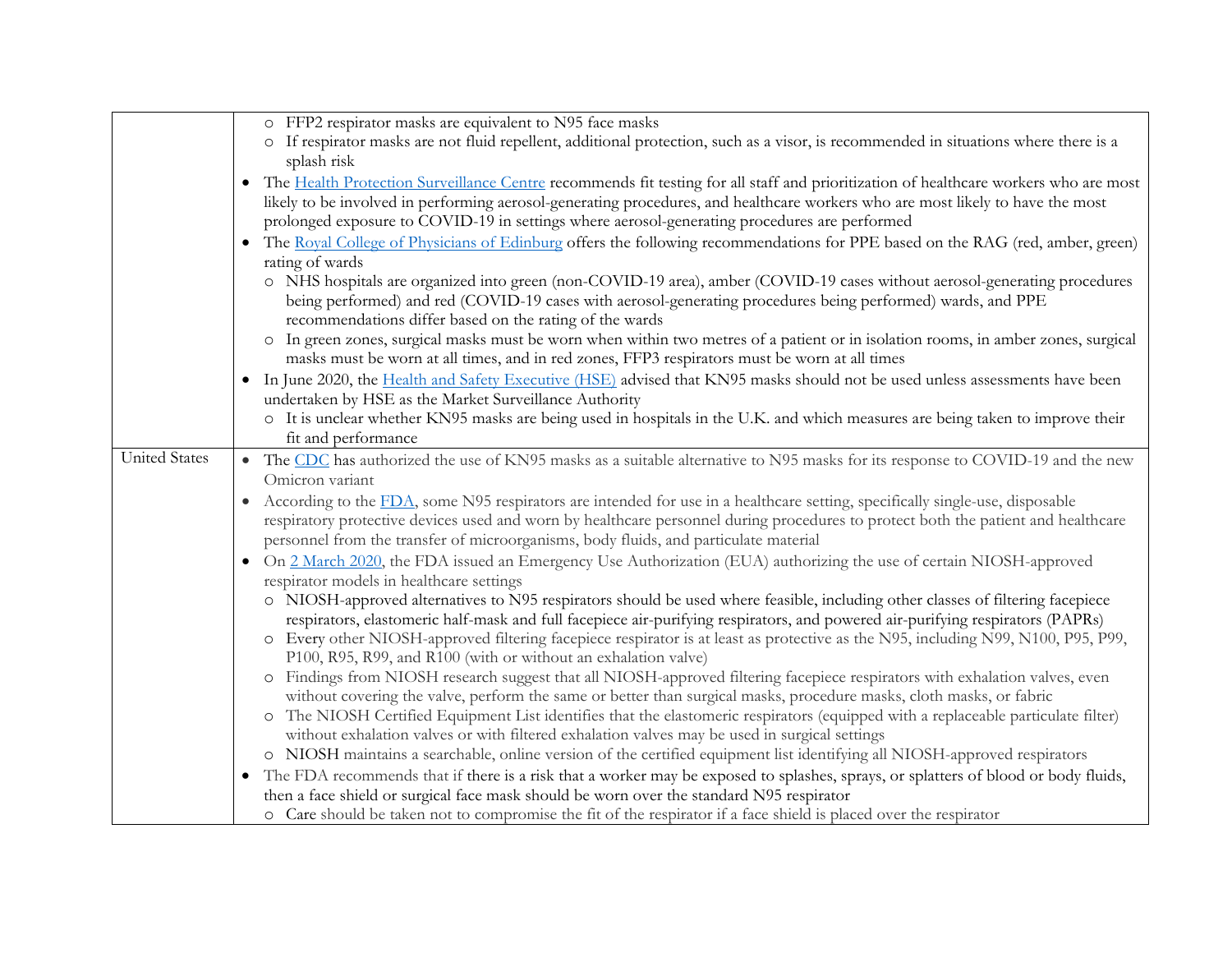| • Other PAPRs approved by NIOSH should not be used in surgical settings due to concerns that the blower exhaust and exhaled air  |
|----------------------------------------------------------------------------------------------------------------------------------|
| may contaminate the sterile field                                                                                                |
| o PAPRs are reusable respirators that are battery-powered and when equipped with a high-efficiency (HE) filter, provide a higher |
| level of protection than N95 respirators (they are 99.97% efficient against 0.3 micron particles)                                |
| • On March 28, 2020, FDA issued an update to address NIOSH-Approved Air Purifying Respirators for Use in Health Care Settings    |
| During Response to the COVID-19 Public Health Emergency                                                                          |
| o The update indicated that facilities using elastomeric respirators and PAPRs should have up-to-date cleaning and disinfection  |
| procedures, which are an essential part of use for protection against infectious agents.                                         |